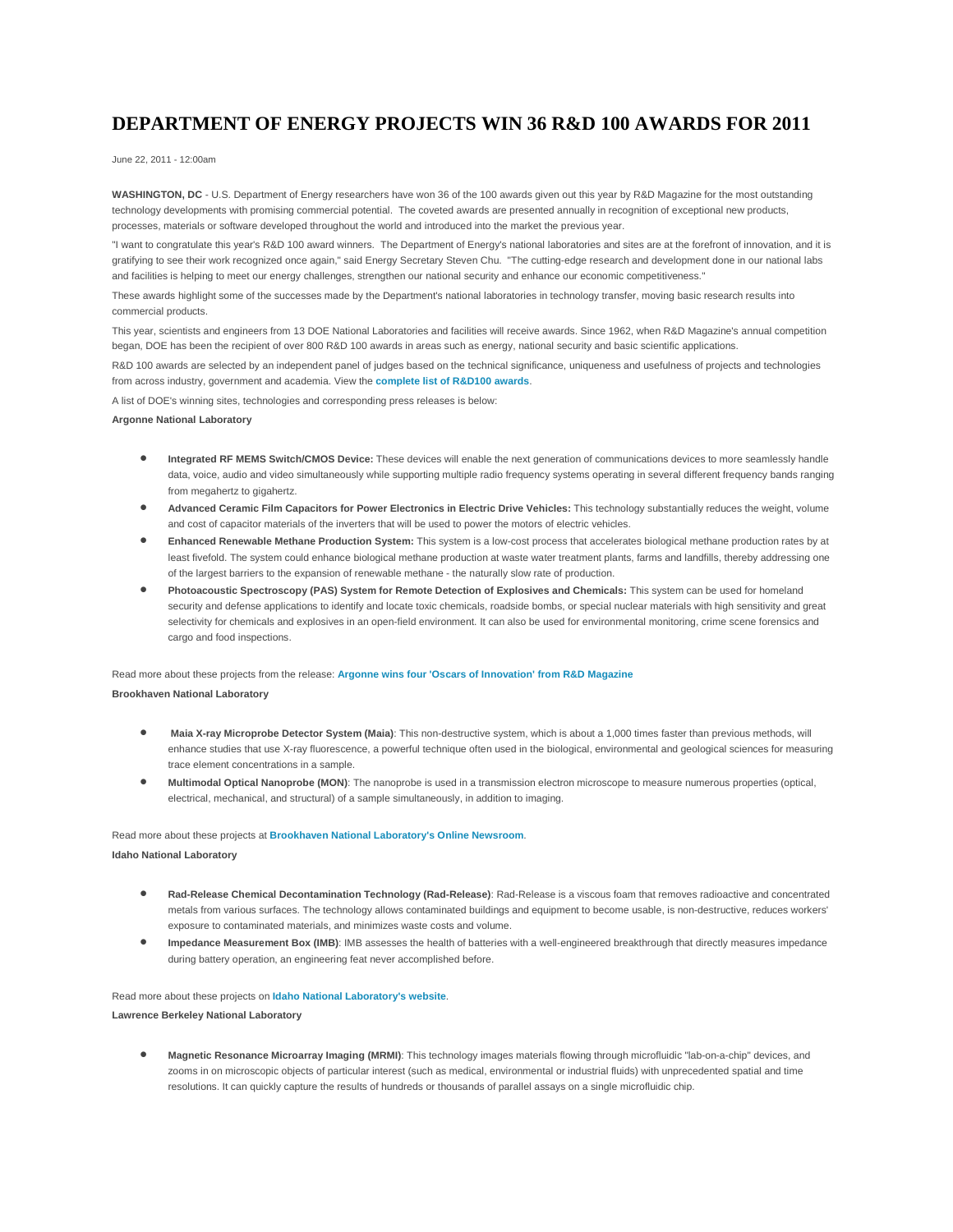• **Nanostructured Antifogging Coatings**: This technology is designed to provide a durable, nontoxic, antifogging and self-cleaning coating for architectural glass, windshields, eyewear and solar panels. Tests have shown it to be more transparent, last much longer (years compared to months) and cost less than competing antifogging technologies.

Read more about these projects from **[Lawrence Berkeley National Laboratory's News Center](http://newscenter.lbl.gov/)**.

**Lawrence Livermore National Laboratory** 

- **Serrated Light Illumination for Deflection-Encoded Recording (SLIDER)**: This device is the world's fastest light deflector, deflecting a beam of light at the rate of one resolvable spot per trillionth of a second. In conjunction with an ordinary camera, the device can be used to record ultrafast events at timescales that have been largely unattainable in the past.
- **Stack Trace Analysis Tool**: This technology is a debugging tool for identifying errors in computer code running on supercomputers of a hundred thousand processor cores and more. It allows users to quickly locate in their code the most challenging bugs that emerge only at extreme scales and to get critical applications back up and running.

Read more about these projects at **[Lawrence Livermore National Laboratory's News Releases page](https://www.llnl.gov/news/newsreleases/)**.

**Los Alamos National Laboratory**

- **TAPSS, or Trapped Annular Pressure Shrinking Spacer**: TAPSS is a spacer fluid developed to help prevent catastrophes in offshore oil-well drilling. This new spacer is not difficult to use, does not greatly change the cost of production, is self-functioning and requires minimal time to install. LANL developed the fluid in collaboration with Chevron Energy Technology Company and Baker Hughes's Drilling Fluids Unit.
- **Th-ING, Thorium Is Now Green**: This technology is a straightforward, cost-effective, and safe method to produce thorium that may help make thorium become a practical and reliable source of energy for the future.
- **NanoCluster Beacons**: The Beacons are superior probes for detecting diseases such as cancers or sickle cell anemia. Inexpensive and easy to use, they allow for personalized medication, and can also be used in quantitative biology applications, such as counting individual molecules inside a cell.

Read more about these projects at **[Los Alamos National Laboratory's website](http://www.lanl.gov/)**. **National Energy Technology Laboratory**

- **APECS v2.0 with ANSYS® DesignXplorerTM and ROM Builder**: This versatile, innovative, and powerful software toolkit makes it easier, faster, and cheaper to design next-generation power production and chemical processing plants with a high degree of confidence using advanced process/equipment co-simulation and comprehensive design optimization. Developed jointly by NETL and ANSYS Inc.
- **Mn-Co Coating for Solid Oxide Fuel Cell Interconnects**-This manganese-cobalt coating was specifically tailored for interconnects of solid oxide fuel cells. The coating was designed to prevent the "poisoning" of the fuel cells from evaporating chromium and is a step towards making these fuel cells commercially viable power source. Co-developed by NETL and West Virginia University.
- **Novel Platinum/Chromium Alloy for the Manufacture of Improved Coronary Stents**-This alloy is the first stainless steel formulation with significant concentration of a highly "radiopaque" element to be produced for the stent industry. By increasing the x-ray visibility of the stent inside a patient, the alloy solves a longstanding problem of poor visibility when using standard stainless steel stents. This better visibility means greater ease and precision of placement of the stent inside the patient's artery and less chance of damage to the artery. Jointly developed by NETL and Boston Scientific Corporation Inc.

Read more about these projects in the news release **[NETL Wins Three R&D 100 Awards](http://www.netl.doe.gov/publications/press/2011/110622-NETL_Earns_2011_R&D_100_Awards.html)**.

**National Renewable Energy Laboratory**

- **Flash Quantum Efficiency System (NREL's Real-Time Quantum Efficiency Technique/ Tau Science's FlashQET)**: This technology is a new way to assess the quality of solar cells at about 1,000 times faster than previous methods.
- **Optical Cavity Furnace**: This technology could revolutionize the solar cell manufacturing industry in the U.S. by producing higher quality and higher efficiency solar cells at a fraction of the cost of conventional, thermal ovens.
- **Innovalight Silicon Ink for High-Efficiency Solar Cells**: This is the first time that silicon has been sold in the marketplace as a liquid. It can improve the bottom line of a typical solar production plant by 20 percent, while boosting the efficiency of the cells by about 6 percent.

Read more about these projects in the news release **[Solar Research Earns Three Prestigious R&D 100 Awards](http://www.nrel.gov/news/press/2011/1460.html)**.

**Oak Ridge National Laboratory**

- NextAire Packaged Gas Heat Pump: The gas heat pump technology is used to heat and cool small and medium sized buildings using fuel (typically natural gas) instead of electricity to power the compressor. It also significantly reduces greenhouse gas emissions.
- **Ultra-high Storage Density, Self-assembled, Magnetic Media**: This technology demonstrated an ultrahigh density information storage approaching or exceeding one terabit (trillion bits) per square inch, which can be self-assembled at a low cost.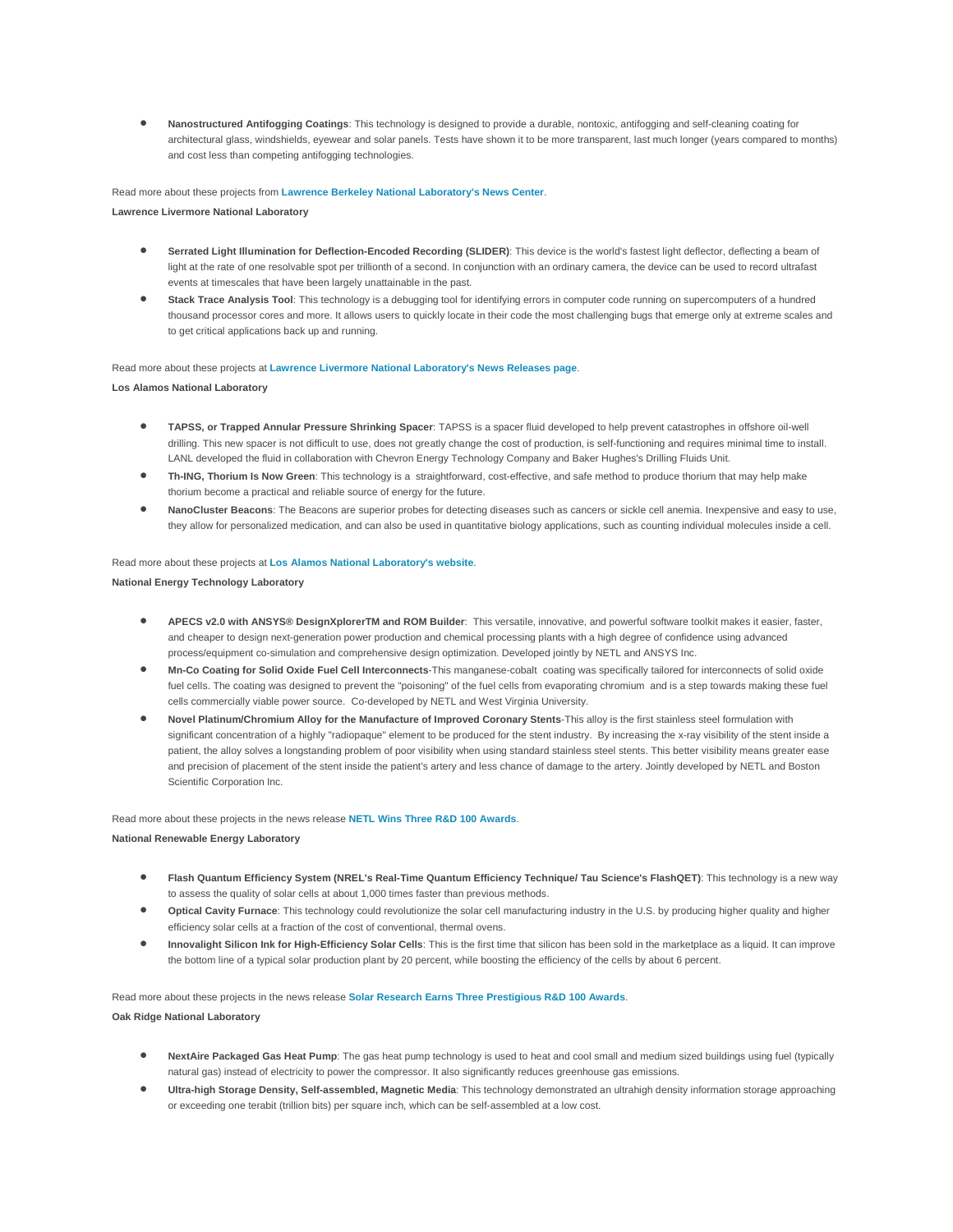- **Mesoporous carbon electrode for desalination**: This novel technology makes it possible to desalinate large quantities of water more effectively than conventional technologies. It could make it possible for large numbers of the world's population to produce safe drinking water at a relatively low cost.
- **Hydrogen safety sensor with nanostructured palladium cantilevers**: This technology uses palladium particles to more efficiently detect hydrogen levels at a lower cost than the competition. Unlike sensors that use electricity to monitor for hydrogen, this new sensor does not pose a fire hazard and so can be used to monitor activities such as industrial building and rechargeable battery manufacturing.
- **MADNESS software tool**: the Multiresolution Adaptive Numerical Environment for Scientific Simulations, is a powerful computer platform that permits scientists and engineers to take on a variety of complex real-world problems, with assurance in the exactness of their results.
- **CermaCladT**: This technology quickly and cheaply fuses materials onto the internal and external surfaces of steel pipes and tubes as well as plates, sheets and bars in thin, strong cladding layers, producing casings that are resistant to chemical corrosion and can endure extreme pressure. This project was jointly submitted by MesoCoat Inc., EMTEC and ORNL
- **New Stainless Steel Alloy Tooling For High Temperature Presses that Form Aircraft Components**: This stainless steel alloy can be used to mold new commercial and military aircraft components, able to withstand higher temperatures than many of its competitors while still retaining its structural integrity during casting. This project was jointly submitted by Duraloy Technologies, Inc. and ORNL.

### Read more about these projects on **[Oak Ridge National Laboratory's Recent News & Features page](http://www.ornl.gov/info/press_releases/newsroom.cfm)**.

# **Pacific Northwest National Laboratory**

- **Array Detection Technology for Mass Spectrometry (ADT-MS)**: This adaption to mass spectrometers allows them to sample a wide range of masses simultaneously, rather than just one at a time. This saves time, simplifies analysis and significantly updates the detection capabilities of mass spectrometers.
- **Dynaforge - A Solid-State Dynamic Powder Compaction Process for Production of High-Performance Tools and Dies**: This technology eliminates a step in forming a manufacturing die into its desired shape, which makes the die stronger and reduces metal manufacturing costs.

#### Read more about these projects in the news release **[PNNL wins 2 R&D 100 Awards](http://www.pnl.gov/news/release.aspx?id=871)**.

#### **Sandia National Laboratories**

- **Ultra-high-voltage Silicon Carbide Thyristor**: This semiconductor device allows next-generation "smart grid" power electronics system to be built up to ten times smaller and lighter than current silicon-based technologies. These packaged-power devices are the world's first commercially available, high-voltage, high-frequency, high-current, high-temperature, single-chip Silicon-Carbide based thyristors.
- **Microresonator Filters and Frequency References**: This Microresonator technology allows hundreds of acoustic filters and oscillators to be manufactured on a single integrated circuit chip and integrated with radio frequency (RF) transistor circuits. They will perform RF filtering and frequency synthesis functions in next-generation wireless handsets, cell phones, and other wireless devices, offering higher performance and frequency diversity in a smaller package and at a lower price than current technologies.
- **Biomimetic Membranes for Water Purification**: Biomimetic membranes are designed for water purification using reverse osmosis technology, which removes impurities from water with applied pressure powered by electrical energy. These membranes reject salts and larger solution components, thus creating drinkable water. The nanoporous biomimetic design enables high salt rejection and faster water flow at lower driving pressures than competing membranes, thus reducing the energy cost of desalination.
- **Demand Response Inverter (DRI)**: The inverter is designed to reduce the levelized cost of energy from photovoltaic power by being more efficient, more reliable, and more cost-effective than currently available inverters in the market. This project was jointly submitted with Princeton Power Systems, Inc. and Sandia.

# Read more about these projects from: **[Sandia Labs News Releases page](https://share.sandia.gov/news/resources/news_releases/)**. **Savannah River National Laboratory**

• **Porous Walled, Hollow Glass Microspheres**: These microspheres are able to hold and release gases and other materials. Because they provide a protective environment for their contents, they can be used to hold reactive or flammable absorbents or stored materials, including solids, liquids or gases. This has the potential to provide a safe method of handling, storing or transporting a variety of difficult materials.

Read more about this project from: **[Savannah River National Laboratory's website](http://srnl.doe.gov/)**. **Y-12 National Security Complex** 

• **RonJohn**: RonJohn is a versatile, environmentally safe solvent that easily strips acrylic sealer from concrete floors, turns urethane foam to slush and softens powder coating to gel.

Read more about this project on **[Y-12 National Security Complex's News page](http://www.y12.doe.gov/news/)**. **Media contact(s):**